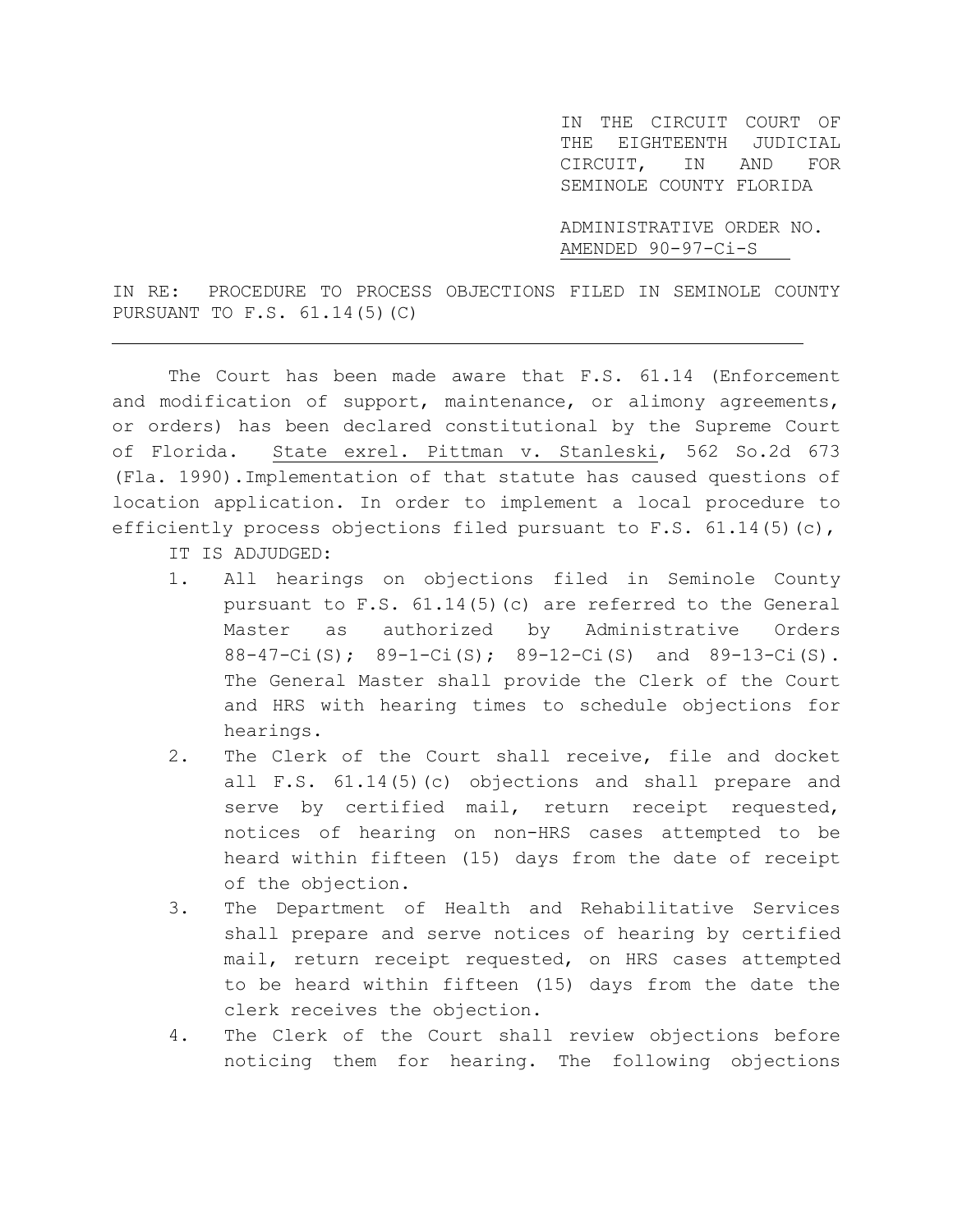shall not be scheduled for hearing if the objecting party provides the required information:

- A. The parties have married or are cohabiting together. The obligee may provide written evidence of this fact by a notarized statement.
- B. The child receiving support has been adopted by another person. The obligee may provide a copy of the Final Judgment of Adoption. The obligee shall state if there are any arrearage up to the date of the Final Judgment of Adoption, and if there are any arrearage, documentation to support that arrearage have been waived.
- C. The obligor has made direct payments and there are no arrearage. The obligee may provide written evidence of the amount received by a notarized statement.
- D. The child receiving support is now living with the obligor and there are no arrearage. The obligor may provide written evidence of this fact by a notarized statement showing the date of the custody change.
- E. The amount due is incorrect.

The obligor may contact the support enforcement clerk and provide proof of payment through cancelled checks, money order stubs, or the like, or the obligee may provide written evidence of the amount received by a notarized statement.

F. Support obligations have ceased because a minor child has married, achieved majority, entered the armed services or has died and there are no arrearage.

The obligor may provide written evidence of this fact by a notarized statement.

G. The former spouse has remarried or died and the alimony obligations have ceased and there are no arrearage.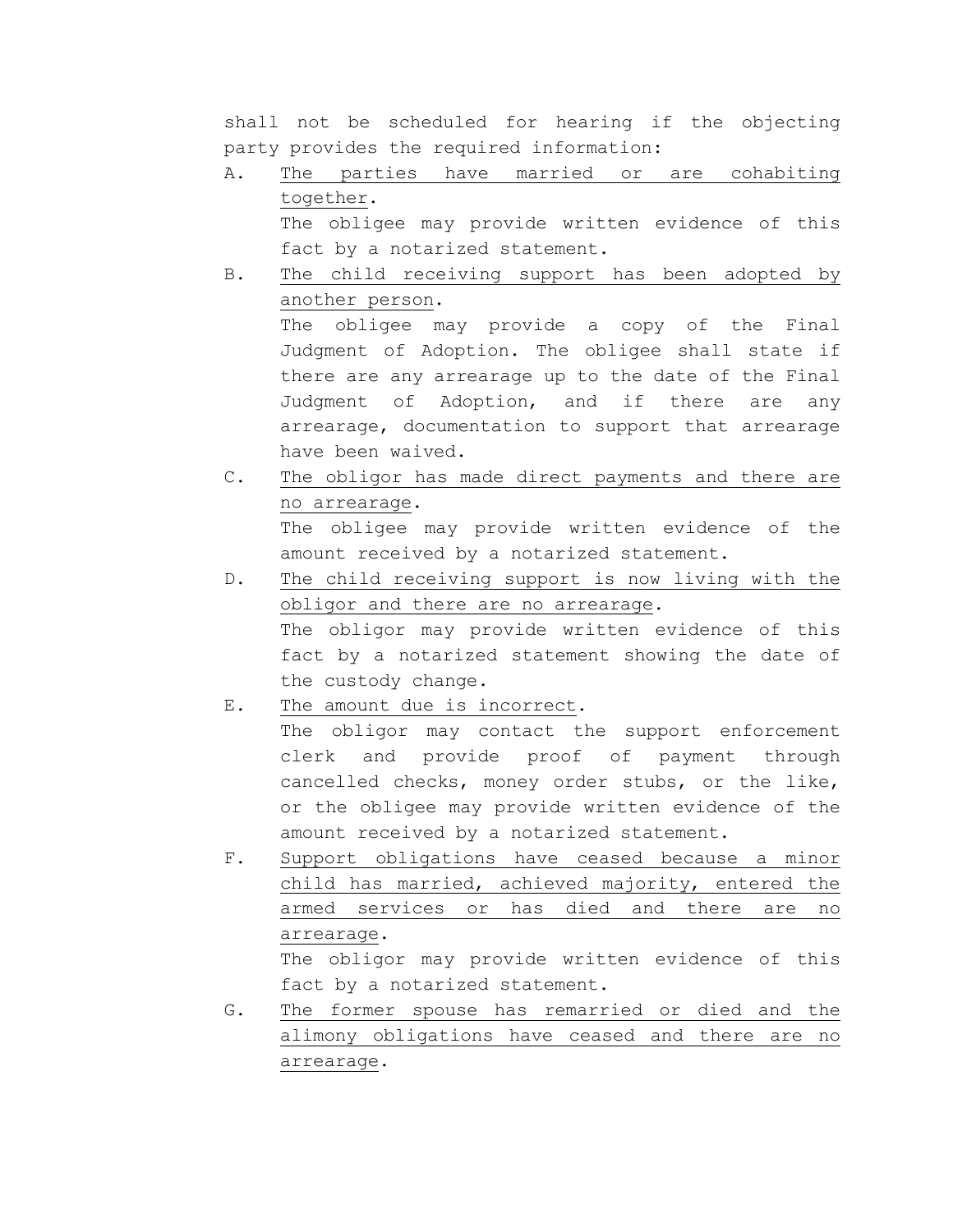The obligor may provide written evidence of this fact by a notarized statement. If written evidence is received by the clerk as described in paragraphs 4A-4G above, the clerk may make the necessary corrections and credit the appropriate account. A clerk's certificate of credit shall be filed in the court file and docketed.

- 5. The clerk shall forward files containing objections that require a hearing to the General Master who upon conclusion of the scheduled hearing shall prepare an appropriate order and forward the file to the judge assigned to the case.
- 6. In the event that it is established in non-HRS cases that the obligee has regularly received direct payments, the court may order no further payments through the clerk's depository.
- 7. The Clerk of the Court shall show the amount of support due on original orders or judgments to be zero as of the time the order or judgement is filed unless the order or judgment specifically states otherwise.
- 8. Orders or Judgments which establish a duty of support and require payments in variable amounts or other than regular weekly, biweekly, monthly, or twice monthly shall not be paid through the Clerk's depository after the date of this Order.

ORDERED at Sanford, Seminole County, Florida, this 7th day of November, 1990.

> O.H. Eaton, Jr. O. H. EATON, JR. CHIEF JUDGE

Distribution:

All Eighteenth Circuit and County Judges Clerk of the Court - Brevard and Seminole Counties Department of Health and Rehabilitative Services General Master/Hearing Officer - Brevard and